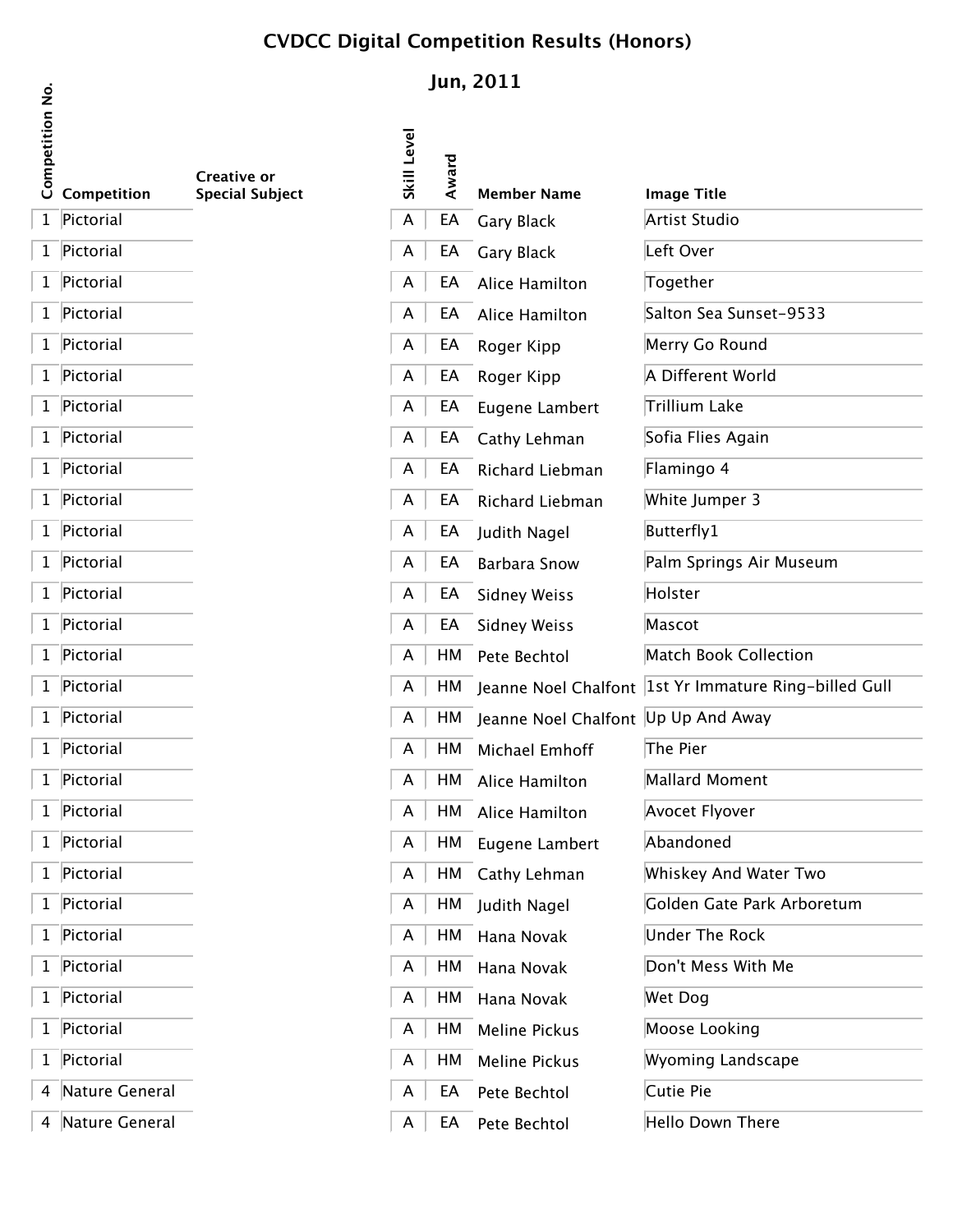## **CVDCC Digital Competition Results (Honors)**

**Jun, 2011**

| Competition No. | Competition           | Creative or<br><b>Special Subject</b> |
|-----------------|-----------------------|---------------------------------------|
| 4               | Nature General        |                                       |
| 4               | <b>Nature General</b> |                                       |
| 4               | Nature General        |                                       |
| 4               | <b>Nature General</b> |                                       |
| 4               | <b>Nature General</b> |                                       |
| 4               | <b>Nature General</b> |                                       |
| 4               | <b>Nature General</b> |                                       |
| 4               | Nature General        |                                       |
| 5               | <b>Photo Travel</b>   |                                       |
| 5               | <b>Photo Travel</b>   |                                       |
| 5               | Photo Travel          |                                       |
| 5               | <b>Photo Travel</b>   |                                       |
| 5               | <b>Photo Travel</b>   |                                       |
| 5               | Photo Travel          |                                       |
| 6               | Photojournalism       |                                       |
| 6               | Photojournalism       |                                       |
| 6               | Photojournalism       |                                       |
| 6               | Photojournalism       |                                       |
| 6               | Photojournalism       |                                       |
| 6               | Photojournalism       |                                       |
| 6               | Photojournalism       |                                       |
| 6               | Photojournalism       |                                       |
| 6               | Photojournalism       |                                       |
| 6               | Photojournalism       |                                       |
| 7               | Monochrome            |                                       |
| 7               | Monochrome            |                                       |
| 7               | Monochrome            |                                       |
| 7               | Monochrome            |                                       |
| 7               | Monochrome            |                                       |

| Competitio | Competition       | <b>Creative or</b><br><b>Special Subject</b> | Skill Level | Award | <b>Member Name</b>                         | <b>Image Title</b>                              |
|------------|-------------------|----------------------------------------------|-------------|-------|--------------------------------------------|-------------------------------------------------|
|            | 4 Nature General  |                                              | A           | EA    | Jeanne Noel Chalfont                       | Costa's Hummingbird                             |
|            | 4 Nature General  |                                              | A           | EA    | Alice Hamilton                             | On The Nest                                     |
|            | 4 Nature General  |                                              | A           | EA    | <b>Barbara Snow</b>                        | Parched Percher                                 |
|            | 4 Nature General  |                                              | A           | HM    | <b>Gary Black</b>                          | Cactus Flower                                   |
|            | 4 Nature General  |                                              | A           | HM    | Alice Hamilton                             | Catch That Fish                                 |
|            | 4 Nature General  |                                              | A           | HM    | Judith Nagel                               | Morning Light                                   |
|            | 4 Nature General  |                                              | A           | HM    | Hana Novak                                 | Centerfold                                      |
|            | 4 Nature General  |                                              | A           | HM    | Hana Novak                                 | Elephant Seals                                  |
|            | 5 Photo Travel    |                                              | A           | HM    | Jerry Chatow                               | Vietnamese Hat Lady                             |
|            | 5 Photo Travel    |                                              | A           | HM    | Roger Kipp                                 | Night In Vegas                                  |
|            | 5 Photo Travel    |                                              | A           | HM    | Roger Kipp                                 | Old Church Antigua Guatemala                    |
|            | 5 Photo Travel    |                                              | A           | HM    | Eugene Lambert                             | Vegas At Night 2                                |
|            | 5 Photo Travel    |                                              | A           | HM    | Cathy Lehman                               | Crew Man                                        |
|            | 5 Photo Travel    |                                              | A           | HM    | Hana Novak                                 | Santa Cruz Lighthouse                           |
|            | 6 Photojournalism |                                              | A           | EA    | Pete Bechtol                               | <b>Busness Is Good</b>                          |
|            | 6 Photojournalism |                                              | A           | EA    | Pete Bechtol                               | <b>Blast Off</b>                                |
|            | 6 Photojournalism |                                              | A           | EA    | Jeanne Noel Chalfont Fun With Coach Aj     |                                                 |
|            | 6 Photojournalism |                                              | A           | EA    | Jerry Chatow                               | Street Welder                                   |
|            | 6 Photojournalism |                                              | A           | EA    | Richard Liebman                            | <b>Waving Hands</b>                             |
|            | 6 Photojournalism |                                              | A           | HМ    | Jeanne Noel Chalfont   Play Dough Offering |                                                 |
|            | 6 Photojournalism |                                              | A           | HM    | Roger Kipp                                 | He Needed Killing Sheriff                       |
|            | 6 Photojournalism |                                              | A           | HM    | Richard Liebman                            | Cupcake                                         |
|            | 6 Photojournalism |                                              | A           | HM    | Judith Nagel                               | Is There Room For Me?                           |
|            | 6 Photojournalism |                                              | A           | HM    | <b>Sidney Weiss</b>                        | Paying Homage                                   |
|            | 7 Monochrome      |                                              | A           | EA    | Jerry Chatow                               | Guarding The Palace                             |
|            | 7 Monochrome      |                                              | A           | EA    | Michael Emhoff                             | Looking To The Future                           |
|            | 7 Monochrome      |                                              | A           | EA    | Roger Kipp                                 | Big Old Plane                                   |
|            | 7 Monochrome      |                                              | A           | EA    | Roger Kipp                                 | Hoover Dam                                      |
|            | 7 Monochrome      |                                              | A           | HМ    |                                            | Jeanne Noel Chalfont Blue Moon Great Blue Heron |
|            | 7 Monochrome      |                                              | A           | HM    | Jerry Chatow                               | Boats In The Mist                               |